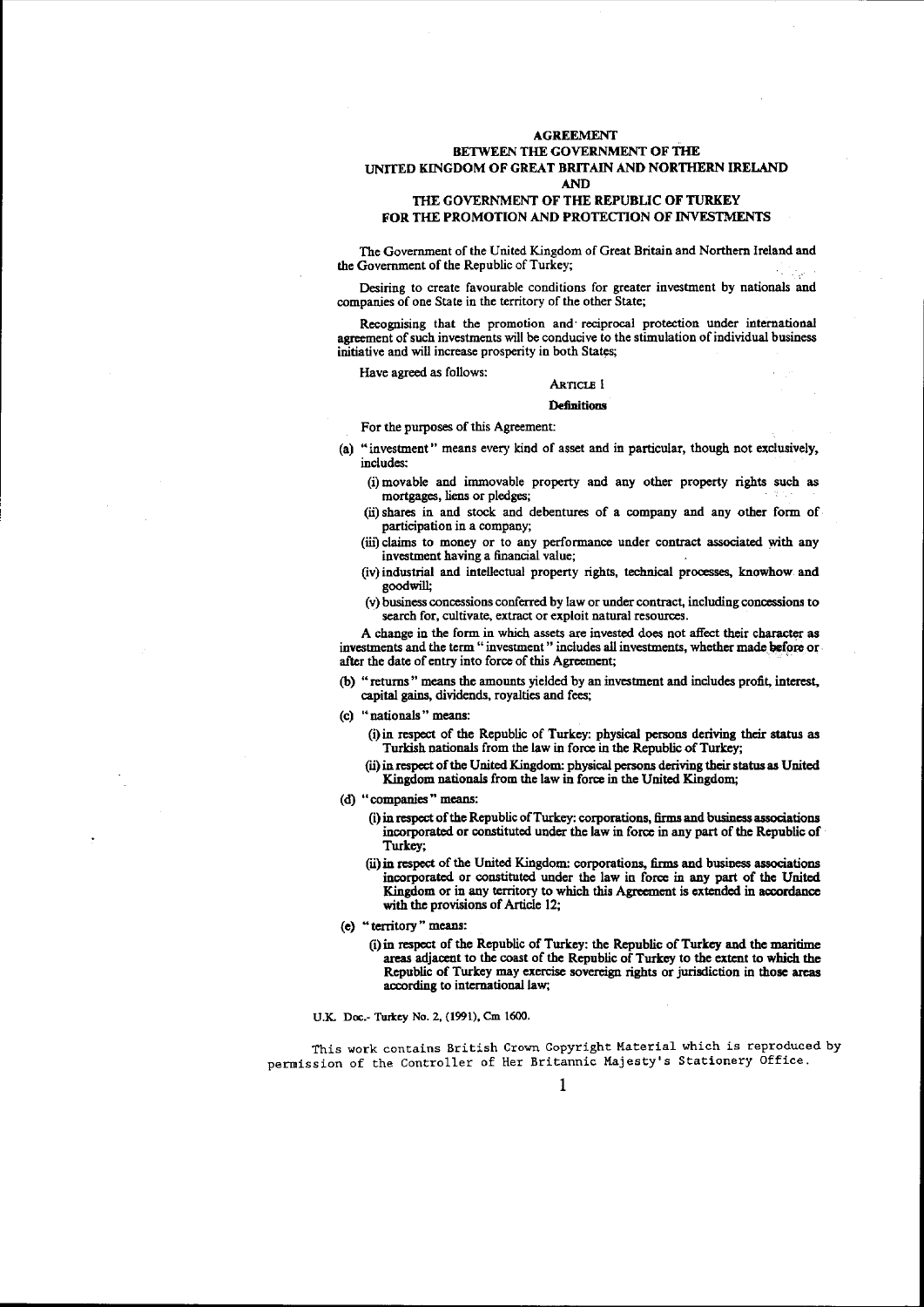(ii) in respect of the United Kingdom: Great Britain and Northern Ireland and any territory to which this Agreement is extended in accordance with the provisions of Article 12 together with the adjacent maritime areas to the extent to which sovereign rights or jurisdiction in these areas is exercised in accordance with international law.

# **ARTICLE 2**

#### Promotion and Protection of Investment

(I) Each Contracting Party shall encourage and create favourable conditions for investments of nationals or companies of Ihe other Contracting Party in its territory and subject to its right to exercise powers conferred by its laws or regulations, each Contracting Party shall admit investments of nationals or companies of the other Contracting Party.

a biy

(2) Admitted investments of nationals or companies of each Contracting Party shall at all times be accorded fair and equitable treatment and shall enjoy full protection and security in the territory of the other Contracting Party. Neitber Contracting Party shall, in any way, impair by unreasonable or discriminatory measures the management, maintenance, use, enjoyment or disposal of investments in its territory of nationals or companies of the other Contracting Party. Each Contracting Party shall observe any obligation it may have entered into with regard to investments of nationals or companies of the other Contracting Party.

#### **ARTICLE 3**

#### National Treatment and Most-favoured-nation Provisions

(I) Neither Contracting Party shall in its territory subject investments or returns of nationals or companies of the other Contracting Party to treatment less favourable than that which it accords to investments or returns of its own nationals or companies or to investments or returns of nationals or companies of any third State.

(2) Neither Contracting Party sball in its territory subject nationals or companies of the other Contracting Party, as regards the management, maintenance, use, enjoyment or disposal of their investments, to treatment less favourable than that which it accords to its own nationals or companies or to nationals or companies of any third State.

#### ARTICLE 4

#### Compensation for Losses

Nationals or companies of one Contracting Party whose investments in the territory of the other Contracting Party suffer losses owing to war or other armed conflict, a state of national emergency, revolt, national or local insurrection or riot in the territory of the latter Contracting Party sball be accorded by the latter Contracting Party treatment, as regards measures it adopts in relation to such losses, including restitution, indemnification and compensation. no less favourable than that which the latter Contracting Party accords to its own nationals or companies or to nationals or companies of any third State. whicbever is the more favourable to the investor. Resulting payments shall be freely transferable.

#### **ARTICLE 5**

#### **Expropriation**

(I) Investments of nationals or companies of either Contracting Party shall not be expropriated or nationalised either directly or indirectly or subjected to measures having effect equivalent to nationalisation or expropriation (hereinafter referred to as "expropriation ") in the territory of the other Contracting Party except for a public purpose related to the internal needs of that Party on a non-discriminatory basis and against prompt, adequate and effective compensation. Such compensation shall be equivalent to the genuine value of the expropriated investment at the time the expropriatory action was taken or became known, whichever is the earlier, and shall include interest at the normal rate until the date of payment. Compensation sball be made without delay. be effectively realisable and freely transferable. A national or company of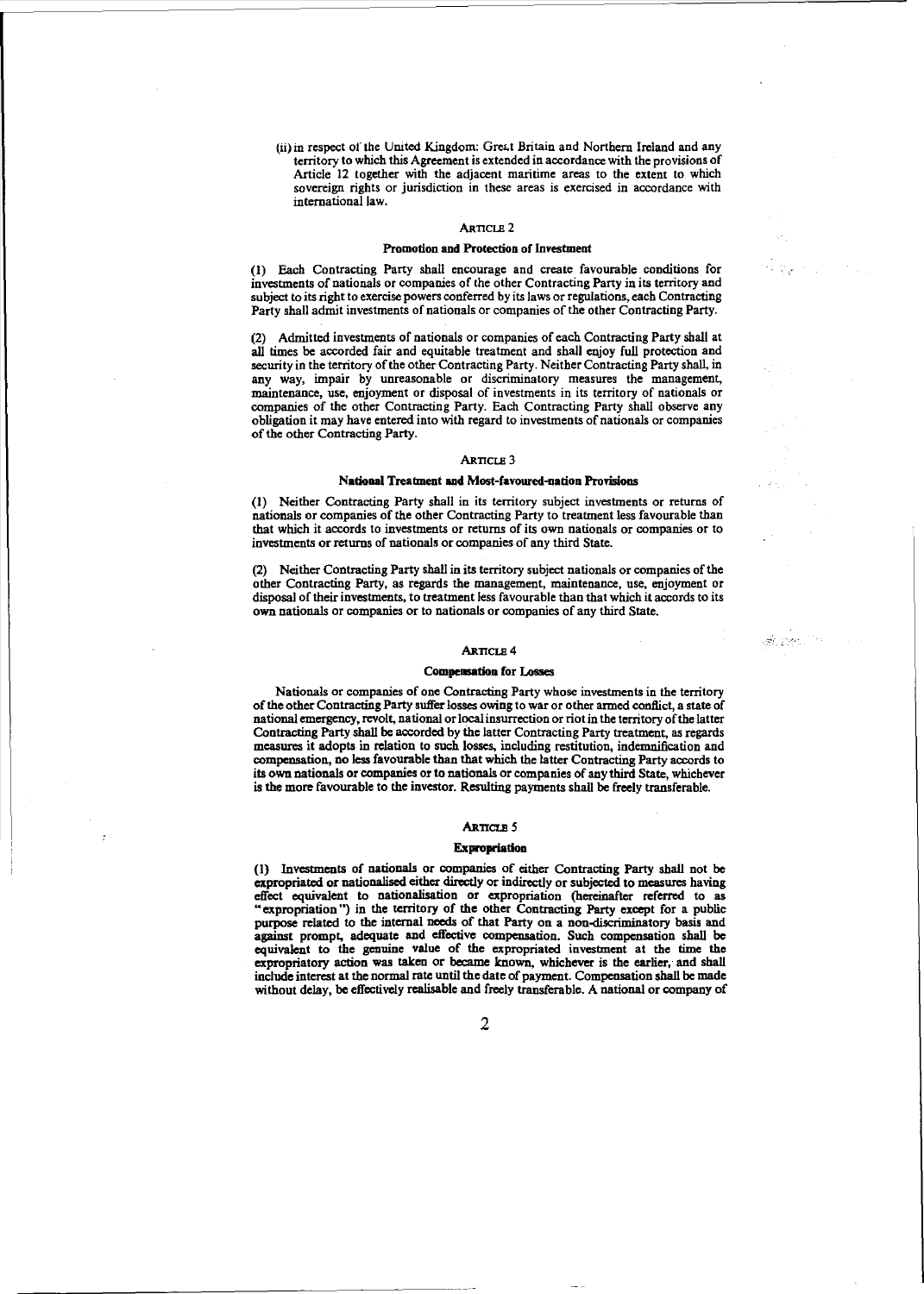either party that asserts that all or part of its investment has been expropriated shall have a right under the law of the Contracting Party making the expropriation to prompt review by the appropriate judicial or independent administrative authorities of the other party to determine whether such expropriation and the valuation of his or its investment therefore conforms to the principles set out in this paragraph.

(2) Each Contracting Party shall ensure that, in cases of expropriation ofinvestments of a company which is incorporated or constituted under the law in force in any part ofits own territory and in which an investor of the other Contracting Party owns shares, its law provides either (i) for that company to be compensated in accordance with the provisions of paragraph (I) of this Article or (ii) for the investor of the other Contracting Party to be compensated directly in accordance with those provisions: provided however that in no event shall this paragraph (2) be construed as to require a Contracting Party's law to provide for both (i) and (ii) above.

## ARTICLE 6

# Repatriation of Investment and Returns

(I) Each Contracting Party shall in respect of investments guarantee to nationals or companies of the other Contracting Party the unrestricted transfer of their investments and returns, subject to the right of each Contracting Party in exceptional balance of payments difficulties and for a limited period to exercise equitably and in good faith powers conferred by its laws. Such powers shall not however be used to impede the transfer of profit, interest, dividends, royalties or fees; as regards investments and any other fonn of return, transfer may be spread over as few years as possible but not more than three years.

(2) Transfers of currency shall be made without delay in the convertible currency in which the capital was originally invested or in any other convertible currency agreed by the investor and the Contracting Party concerned. Transfers shall be made at the rate of exchange applicable on the date of transfer pursuant to the exchange regulations in force.

## ARTICLE 7

## **Exceptions**

122 S

The provisions of this Agreement relative to the grant of treatment not less favourable than that accorded to the nationals or companies of either Contracting Party or of any third State shall not be construed so as to oblige one Contracting Party to extend to the nationals or companies of the other the benefit of any treatment, preference or privilege resulting from:

- (a) any existing or future customs union or similar international agreement to which either of the Contracting Parties is or may become a party, or
- (b) any international agreement or arrangement relating wholly or mainly to taxation or any domestic legislation relating wholly or mainly to taxation.

## **ARTICLE 8**

## Reference to International Centre for Settlement of Investment Disputes

(I) For the purposes ofthis Article, a legal dispute is defined as a dispute involving:

- (a) the interpretation or application of any investment authorisation granted by a Contracting Party's foreign investment authority to a national or company of the other Contracting Party; or
- (b) the interpretation or application of any investment agreement between a Contracting Party's foreign investment authority and such a national or company; or
- (c) an alleged breach of any right conferred or created by this Agreement with respect to **an investment. <sup>t</sup>**

Each Contracting Party hereby consents to submit to the International Centre for the Settlement of Investment Disputes (hereinafter referred to as "the Centre") for settlement .by arbitration under the Convention on the Settlement of Investment Disputes between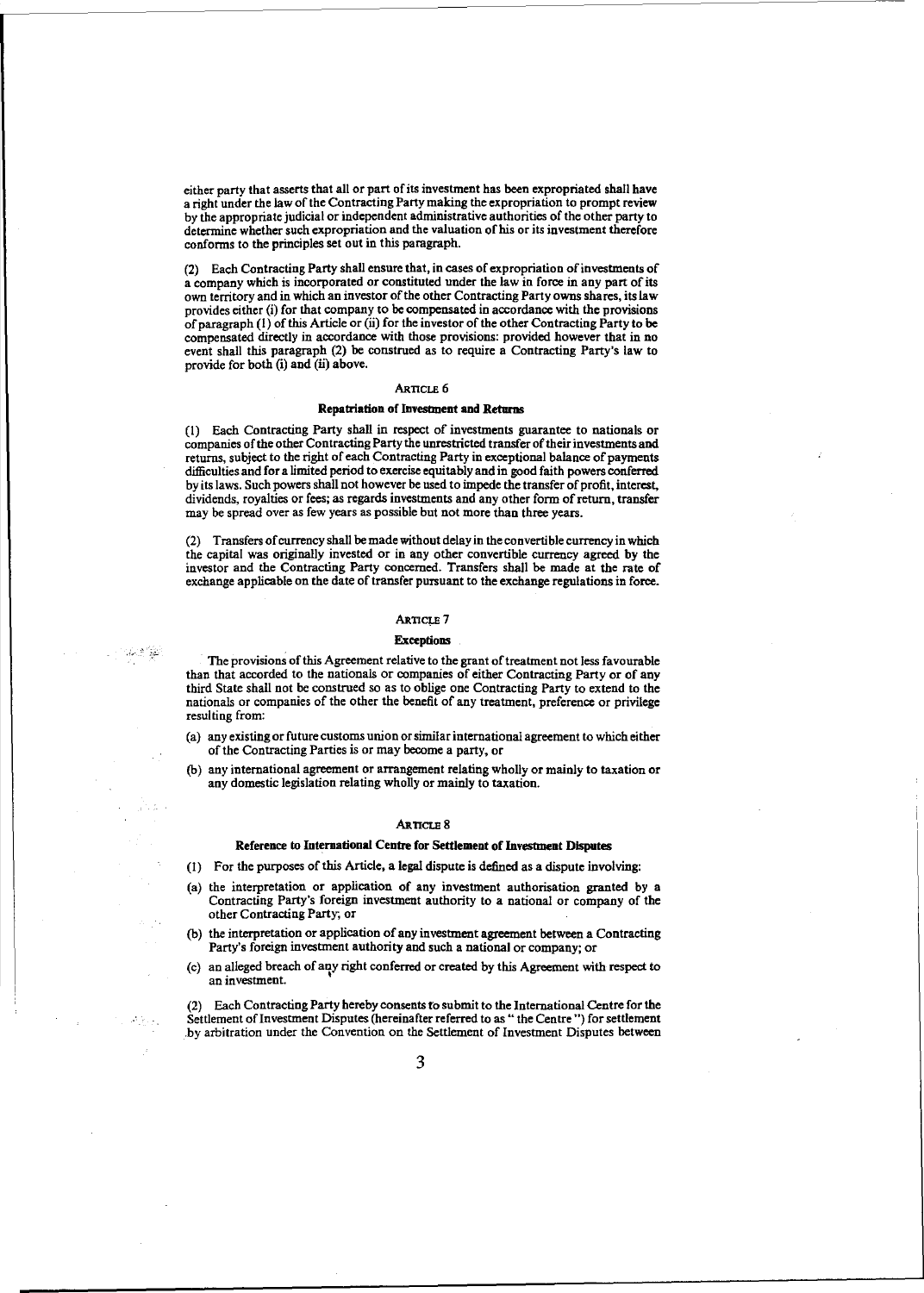States and Nationals of Other States', opened for signature at Washington on 18 March 1965 any legal dispute arising between that Contracting Party and a national or company of the other Contracting Party concerning an investment of the latter in the territory of the former. A company which is incorporated or constituted under the law in force in the territory of one Contracting Party and in which before such a dispute arises, the majority of shares are owned by nationals or companies of the other Contracting Party shall in accordance with Article 25(2)(b) of the Convention be treated for the purposes of the Convention as a company of the other Contracting Party. If any such dispute should arise and agreement cannot be reached within one year between the Parties to this dispute through the pursuit of local remedies or otherwise, then, if the national or company affected who consents in writing to submit the dispute to the Centre for settlement by arbitration under the Convention, either party may institute proceedings by addressing a request to that effect to the Secretary-General of the Centre as provided in Articles 28 and 36 of the Convention. The Contracting Party which is a party to the dispute shall not raise as an objection at any stage of the proceedings or enforcement of an award the fact that the national or company which is the other party to the dispute has received in pursuance of an insurance contract an indemnity in respect of some or all of his or its losses.

(3) Neither Contracting Party shall pursue through the diplomatic channel any dispute referred to the Centre unless:

- (a) the Secretary-General of the Centre, or an arbitral tribunal constituted by it, decides that the dispute is not within the jurisdiction of the Centre, or
- (b) the other Contracting Party should fail to abide by or to comply with any award rendered by an arbitral tribunal.

## ARTICLE 9

# Disputes between the Contracting Parties

(1) Disputes between the Contracting Parties concerning the interpretation or application of this Agreement should, if possible, be settled through direct and meaningful diplomatic negotiations.

(2) If a dispute between the Contracting Parties cannot thus be settled, it shall upon the request of either Contracting Party be submitted to an arbitral tribunal.

(3) Such an arbitral tribunal shall be constituted for each individual case in the following way. Within two months of the receipt of the request for arbitration, each Contracting Party shall appoint one member of the tribunal. Those two members shall then select a national of a third State who on approval by the two Contracting Parties shall be appointed Chairman of the tribunal. The Chairman shall be appointed within two months from the date of appointment of the other two members.

(4) If within the periods specified in paragraph (3) of this Article the necessary appointments have not been made, either Contracting Party may, in the absence of any other agreement, invite the President of the International Court of Justice to make any necessary appointments. If the President is a national of either Contracting Party or if he is otherwise prevented from discharging the said function. the Vice-President shall be invited to make the necessary appointments. If the Vice-President is a national of either Contracting Party or if he too is prevented from discharging the said function, the Member of the International Court of Justice next in seniority who is not a national of either Contracting Party shall be invited to make the necessary appointments.

(5) The arbitral tribunal shall reach its decision by a majority of votes. Such decision shall be binding on both Contracting Parties. Each Contracting Party shall bear the cost of its own member of the tribunal and of its representation in the arbitral proceedings; the cost of the Chairman and the remaining costs shall be borne in equal parts by the Contracting Parties. The tribunal may, however, in its decision direct that a higher proportion of costs shall be borne by one of the two Contracting Parties, and this award shall be binding on both Contracting Parties. The tribunal shall determine its own procedure.

'Treaty Scriet No. *15* (1967) Cmnd. *3155.* 

## 4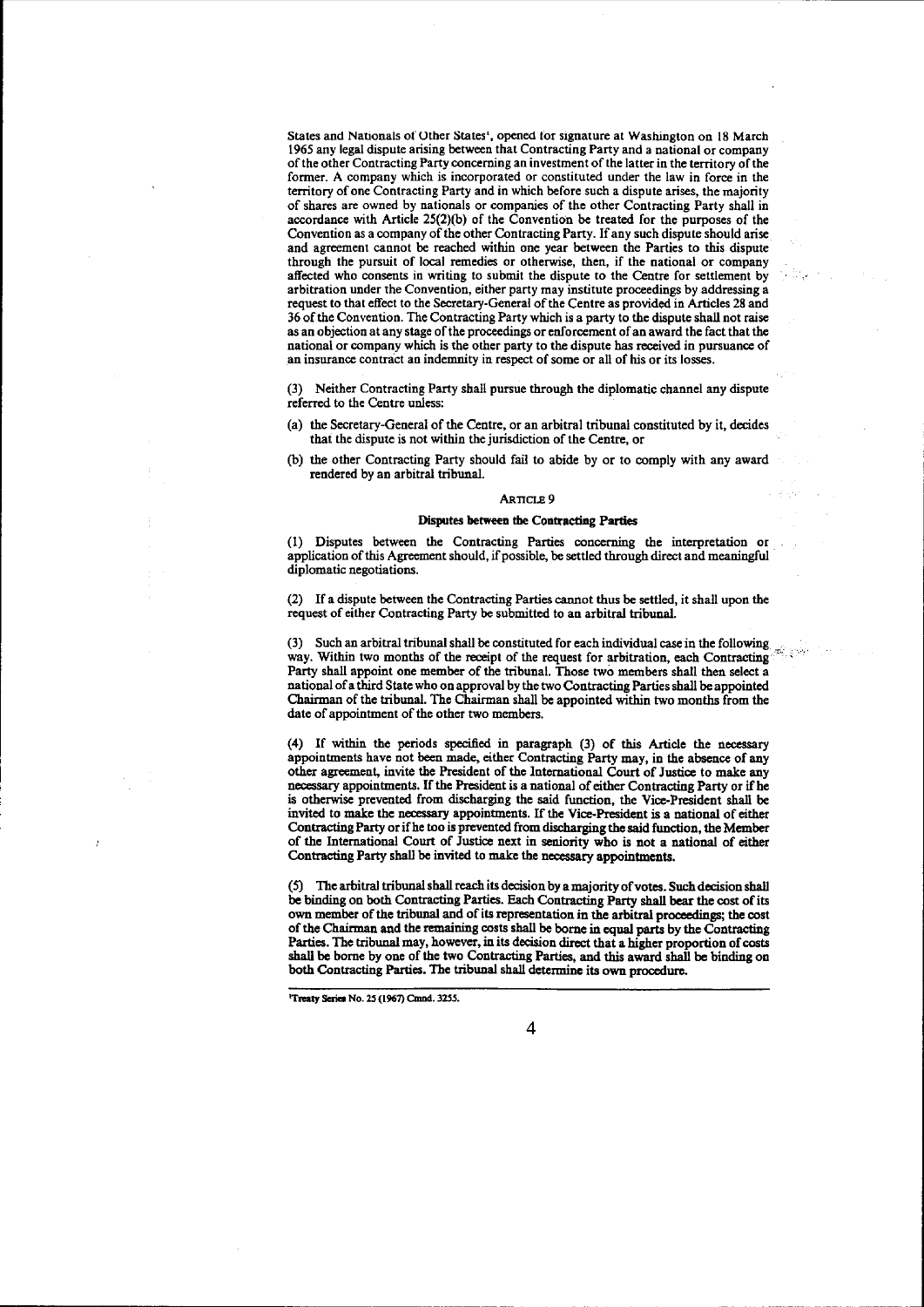## ARTICLE 10

## Subrogation

(I) Where an investment in the territory of one Contracting Party of a national or company of the other Contracting Party is insured against non-commercial risks under a system established by law and a payment is made by an insurer under an indemnity given in respect of that investment, the former Contracting Party shall recognise the assignment to the insurer by law or by legal transaction of all the rights and claims of the national or company indemnified.

(2) The insurer shall be entitled to exercise all such rights and enforce all such claims by virtue of SUbrogation to the same extent as the national or company indemnified and shall be entitled also in all circumstances to receive the same treatment in respect of those rights and claims and any payments received under them as the national or company indemnified was entitled to receive by virtue of this Agreement in respect of the investment concerned and its related returns.

(3) Any payments received by an insurer in pursuance of the rights and claims acquired shall be freely available to that insurer for the purpose of meeting any expenditure incurred in the territory of the Contracting Party on whose territory the investment is.

#### ARTICLE 11

## National or International Law

Nothing in this Agreement shall prejudice any rights or benefits under national or international law accruing to an investor of one Contracting Party in the territory of the other Contracting Party.

## ARTICLE 12

tuan ik

ski I.

## **Territorial Extension**

At the time of ratification of this Agreement, or at any time thereafter, the provisions of this Agreement may be extended to such territories for whose international relations the Government of the United Kingdom are responsible as may be agreed between the Contracting Parties in an Exchange of Notes.

# ARTICLE 13

## Entry into Force

This Agreement shall be ratified and shall enter into force on the exchange of Instruments of ratification.

## ARTICLE 14

# Duration and Termination

This Agreement shall remain in force for a period of ten years. Thereafter it shall continue in force until the expiration of twelve months from the date on which either Contracting Party shall have given written notice of termination to the other. Provided that in respect of investments made whilst the agreement is in force, its provisions shall continue in effect with respect to such investments for a period of fifteen years after the date of termination and without prejudice to the application thereafter of the rules of general international law.